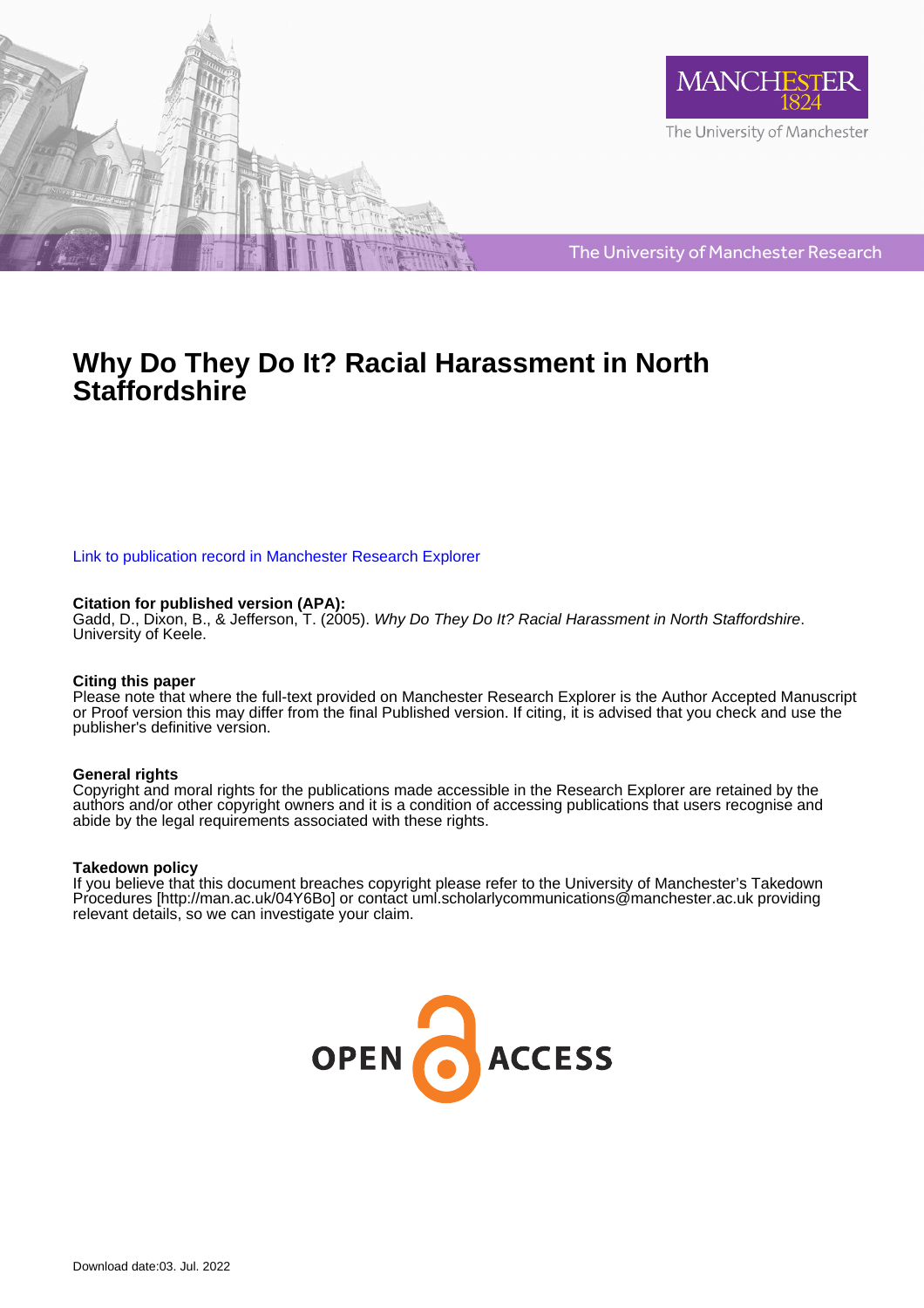



### **Why Do They Do It?**

### **Racial Harassment in North Staffordshire**

**Key Findings**

**David Gadd, Bill Dixon,Tony Jefferson**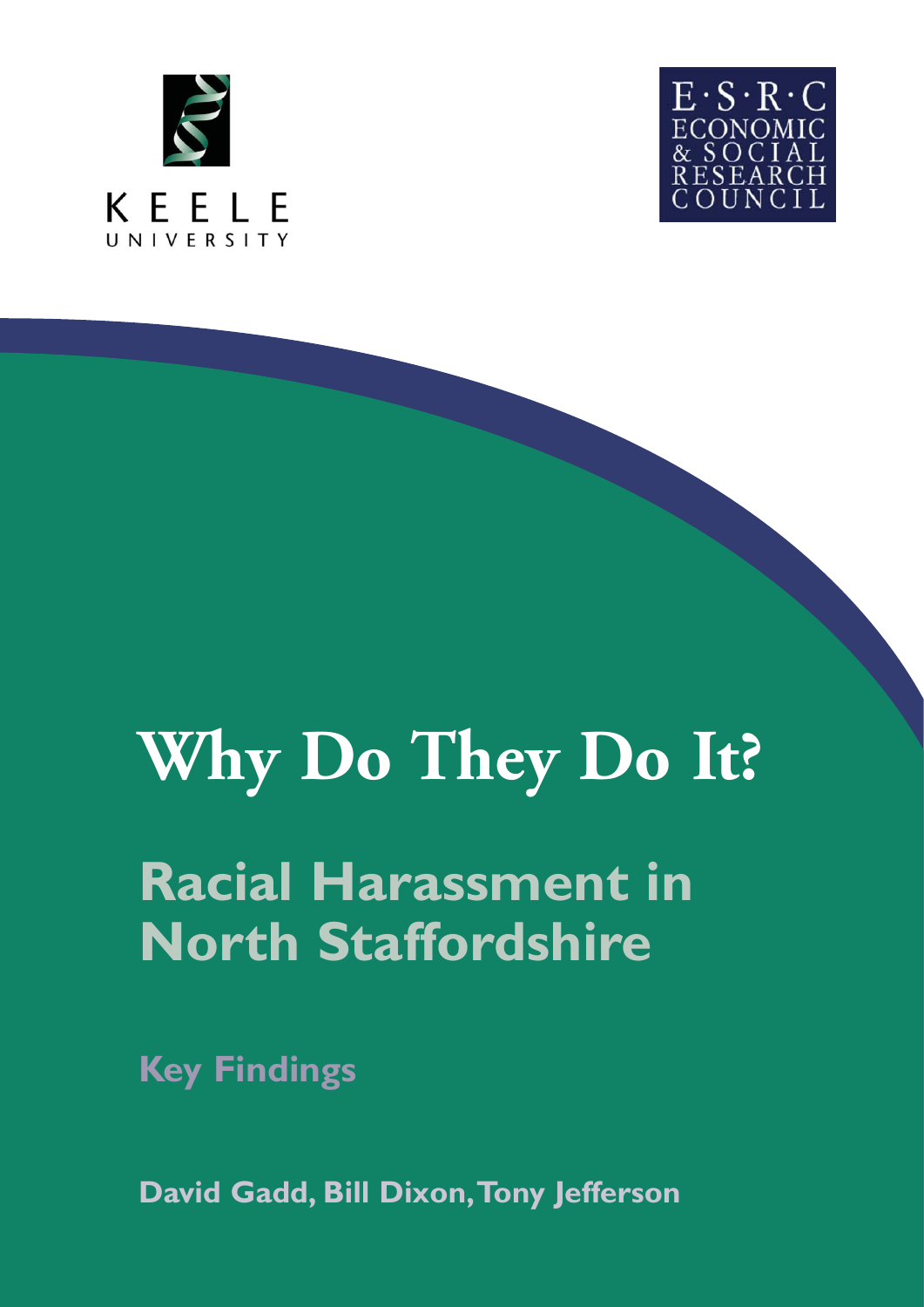#### **Background**

This report documents key findings from a study based in North Staffordshire, funded by an Economic and Social Research Council grant (ref: RES-000-23-0171) and conducted by researchers from Keele University. The main aim of the research was to study the social contexts in which racial harassment takes place and the motivations of those responsible for committing it. Fieldwork for the research took place between January and October 2004, and involved in-depth interviews and focus group discussions involving a total of more than one hundred people. Pseudonyms are used to refer to all research participants in this report.

#### **Key Points**

- Thinking and talking in terms of 'us' and 'them', people who belong and people who do not, is common among people of all ages in Stoke-on-Trent and North Staffordshire. Many white people in North Staffordshire feel disrespected and believe that they are the main victims of racial discrimination.
- Industrial decline and social change have led to many people in North Staffordshire feeling a sense of loss, a sense that a whole way of life has gone, never to return. For them, the present is unsettling and the future uncertain.
- Few people, including those convicted of racially aggravated crimes, see themselves as 'racists'. The vast majority of people do not condone racist attacks.Yet many people associate immigration and the descendants of immigrants with everything that is wrong with their lives. The presence of migrant and minority ethnic populations is widely seen in North Staffordshire as an emblem of decline, and an uncomfortable reminder of local white people's inability to secure decent lives for themselves and their families.
- Perpetrators' life stories reveal patterns of severe, occasionally extreme, material and emotional deprivation combined with, or compounded by, histories of other kinds of offending behaviour, criminalisation, domestic violence, mental illness, and the abuse of drugs and alcohol.
- Whilst their behaviours had been intimidating and/or dangerous, those perpetrators who had been convicted of racially aggravated offences were typical of the general population of offenders in that they tended to be male, young, poor, emotionally damaged and socially marginal.
- Living in communities where many white people feel disrespected, some of North Staffordshire's most disadvantaged and emotionally damaged residents feel inclined, sometimes compelled, to project their feelings of shame, envy and disgust - often marginal.<br>Living in communities where many white people feel disrespected, some of North<br>Staffordshire's most disadvantaged and emotionally damaged residents feel inclined,<br>sometimes compelled, to project their feelings of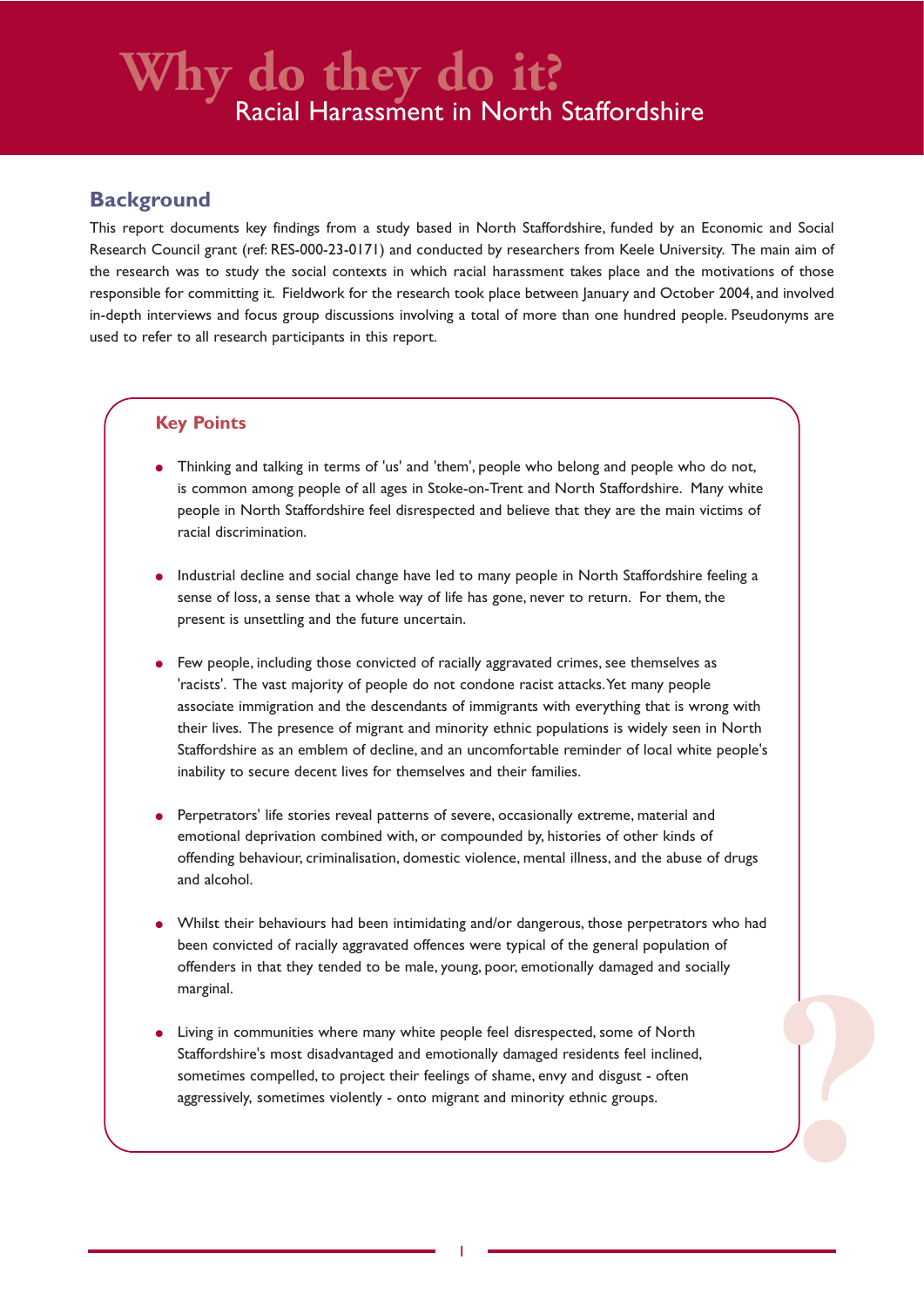# **?**

#### **Perpetrators**

**8**<br>**hical**<br>**1** not<br>and Fifteen people who had been implicated in acts of racial harassment in Stoke-on-Trent took part in in-depth biographical interviews. We describe these 15 people here as 'perpetrators' although we accept that some of them would not recognise themselves as such. Twelve members of our sample were identified by Staffordshire Probation Service and local Youth Offending Teams, although only seven of these 12 had ever been charged with, or convicted of, racially aggravated crimes. Of the three members of the sample not recruited through criminal justice agencies, one - a British National Party activist - was recruited from one of our focus groups. This person helped us to recruit a second interviewee active in a local campaign against the dispersal of asylum seekers to the Potteries. Another perpetrator who had been a member of the National Front before standing for the BNP in local elections was recruited by writing to him directly. Only two of those recruited through criminal justice agencies also had associations with far-right organisations, both having contacted extremist groups through the internet. Only one of the other ten interviewees contacted through criminal justice agencies openly expressed support for a far-right organisation.

Although seven or more of our 15 interviewees had, at some point in their lives, been routinely involved in violent crime, none could justifiably be characterised as specialist racially motivated offenders. Drunkenness, illicit drug consumption, drug-dealing, and territorial and school-based loyalties were more typical features of the violence in which members of our sample were implicated. Of the total sample of 15, five of our interviewees had been diagnosed with some kind of mental illness - including chronic or manic forms of depression. At least three had suffered paranoid delusions. Predictably, many of our respondents had experienced unhappy childhoods, been excluded from school or were regular truants. Eight out of 15 of them disclosed childhood experiences of abuse, neglect, and/or domestic violence. Nine members of the sample were from homes 'broken' by divorce, separation and/or death.

#### **Racist attitudes, hate and denial**

**Property** attitudes<br>the more<br>rarely, if e Our research found that criminal justice outcomes were often a poor indicator of racist attitudes. Some of the least racist interviewees we met had convictions for racially aggravated crimes, whilst some of the more racist interviewees had none. In fact, the stories most of our interviewees told suggested that racism was rarely, if ever, the sole factor motivating their offending behaviour and/or political activism. This was not simply because our perpetrators were 'in denial' about their racism. Only two of our interviewees (Marcus and Shahid) provided accounts that suggested that they were denying the racism evident at the time the incidents in question occurred. Moreover,one of our respondents, Alan, appeared to have been convicted in circumstances where either the evidence of racial aggravation had been fabricated by the victim, or where a psychotic bout Alan was suffering led him to use racist language to which he would ordinarily object. Conversely, a number of the younger white males (e.g. Greg, Paul, Steve, Stan) in our sample were relatively open about what they had done and unguarded in their often (but by no means universally) negative evaluations of different ethnic groups.

an about their racism. Only two or our interviewes (rariats and shand) provided accounts that suggested that the superarbot of the experimentation and solution are density of the victomer density of the scheme convicted in There was probably only one offender (Stan) in our sample who could justifiably be accused of deploying race as a primary justification for violence, but even his behaviour could only be understood when contextualised in terms of his experiences of injustice and victimisation. Stan was a 19 year-old prisoner who conceded that he was a 'proper little racist back in school', who 'hate[d] Pakis' and wished that he was still involved with the National Front. When it came to accounting for the brutal attack Stan had made on a worker in a Turkish kebab shop the breaching of standards of both sexual and racial propriety were at stake. The story that unfolded was about Stan's desire to punish a 'Paki bastard' who had made suggestive remarks to a younger (white) woman with whom he (Stan) had had a sexual relationship. Stan's story also told of a life scarred by domestic violence, sexual abuse, drug-taking and involvement in organised crime.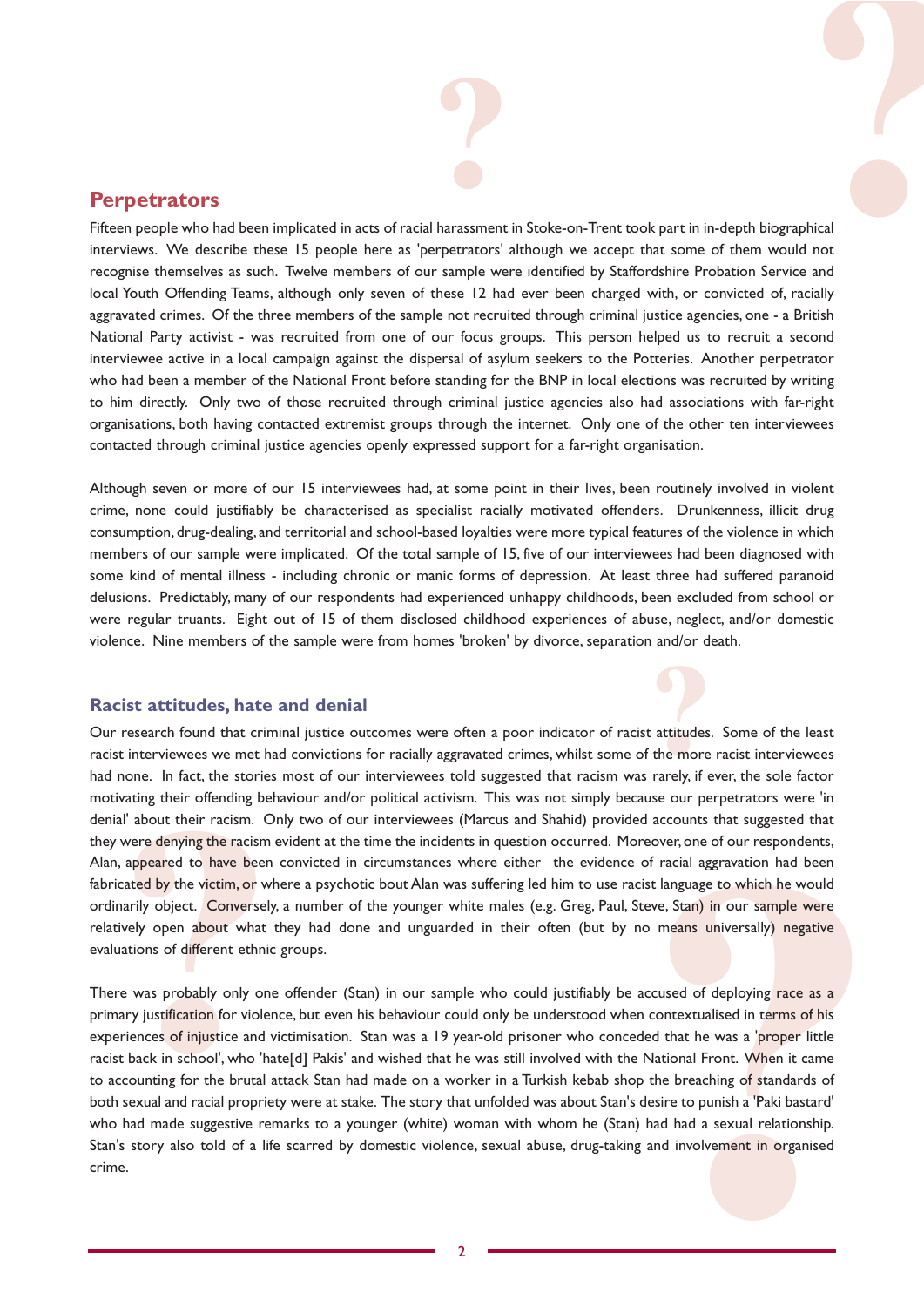#### **Gender, heterosexism and racial propriety**

Typically, the meaning of what appeared to be racially motivated offending or racist political activism only made sense when placed in the context of the alleged perpetrator's wider experiences with minority ethnic groups and the white majority population. Issues of gender and sexuality featured in many of the stories we heard. Belinda, an 18 year-old probationer, complained about refugees 'gawping' at her, as well as black and Asian men who have 'no respect for women'. She also pointed to examples of friends of hers who had been sexually harassed or physically beaten by men from ethnic minority groups. Conversely, Greg complained about a Turkish man who had chased his younger sister because their brother had stolen from him. When he saw a white woman at the Turkish man's window Greg threw a glass bottle at her. Recalling his thoughts at the time of the incident Greg had this to say:

The cheeky twat … taking my white woman … my race … I don't mind about black men … they can have as many white women as they want. It's just Asians,Turks,Albanians, whatever you want to call them … I don't like seeing them with white women.

Conversely, Emma, a 28-year old street robber of mixed ethnicity, had on many occasions been called 'a dirty lesbian' by black and Asian men in her neighbourhood. When she was younger, Emma had sent a letter purporting to be from the National Front to one of the black men who had harassed her saying that he was 'going to get slaughtered'. Ten years later, the racially aggravated assault, for which Emma was currently on probation, had taken place after an exchange of similar racial and sexual slurs between her and four Pakistani men, none of whom had been arrested or prosecuted.

#### **Injustice, deprivation and paranoia**

The themes of less eligibility and unequal treatment surfaced in many of our interviews. Paul, a 15 year-old aspiring member of the BNP, was particularly aggrieved by Asian youth ('dirty little things') who denied him access to play areas in a local park. However, Paul also got on well with the Asian shopkeepers who gave him credit. He was most concerned with immigrants who were 'claiming taxes' and 'not working', unlike his parents who had 'worked all their lives'. This discourse about the 'burden' imposed by immigrants on public services was often evoked in interviewees' rehearsals of common myths about the benefits non-whites were assumed to be receiving. Darren, a disqualified driver and errant father fantasized about putting a 'bomb' to the 'Pakis' - whom he believed claim 'for everything' for their '90,000 children' - and was enraged by rumours that asylum seekers were getting free driving lessons from which he could have benefited.

Others complained of unequal treatment by criminal justice practitioners. Marcus, a 22-year-old prisoner, explained that he was a victim of racial harassment by a group of immigrant men who had told him to stay away from the 'half-Asian' woman his friend was dating. Marcus claimed that these men, with whom he and a friend had fought, had benefited from a system loaded in their favour: 'If they say you are being racist, you can't get out of it'. Marcus claimed that his experiences of a biased criminal justice system had destroyed his sympathy for the Asian people he had grown up alongside.

Both the Asian men in our sample had similar complaints. Kamron, a 17 year-old British Bangladeshi and one-time cocaine dealer, had been remanded in custody for eight months for a racially aggravated assault on a boy who had daubed racist graffiti on their school walls even though the boy conceded that Kamron had never said anything racist to him. Similarly, Shahid, a 22 year-old man of Pakistani descent who had been disqualified for drink driving, complained that when the police approached the scene of an altercation in which he was not involved, they had singled him out for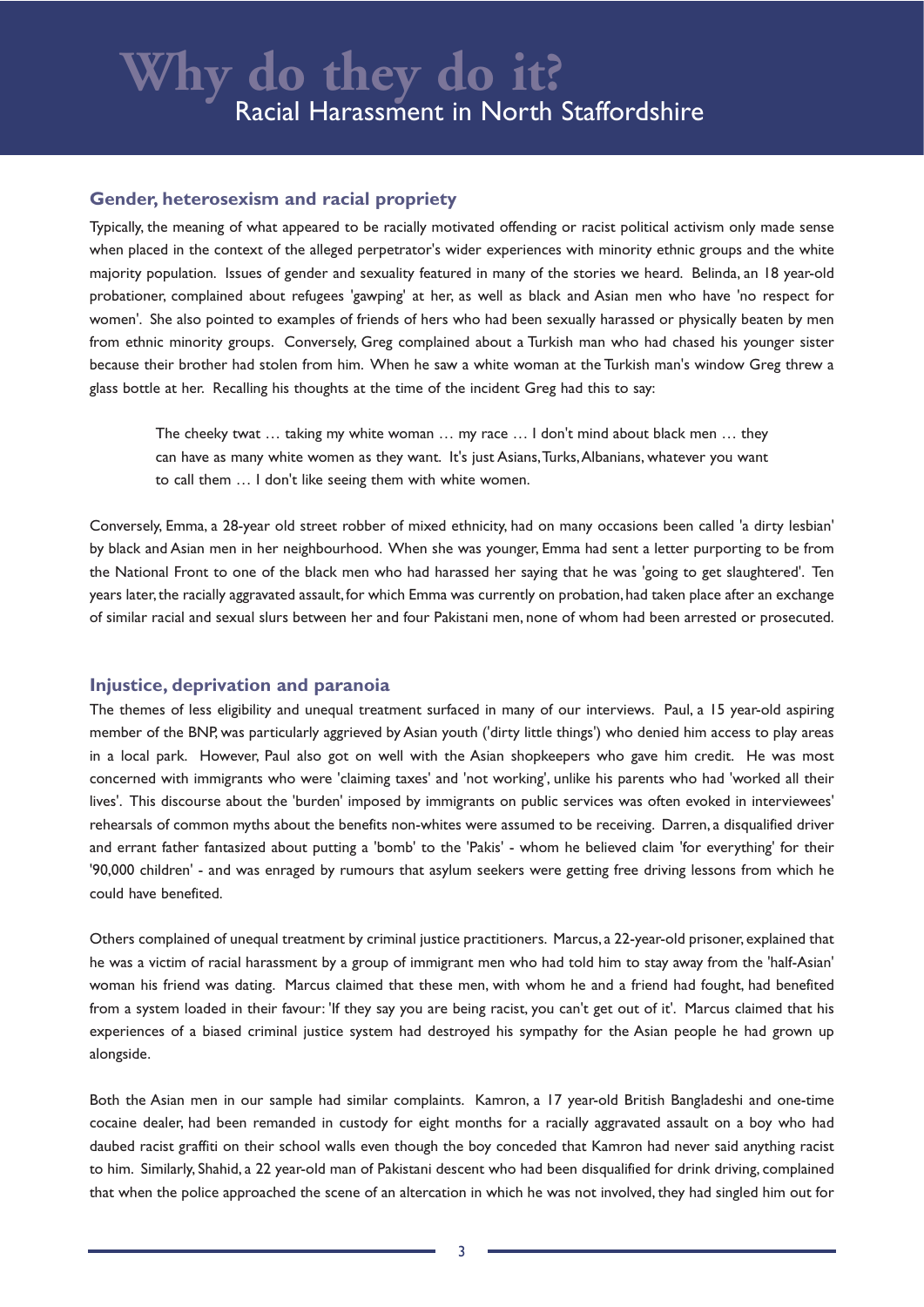

**?** questioning because he was the 'only Asian there'. Shahid had been prosecuted for calling the arresting officers 'white bastards' and for threatening to 'kill their wives', but felt that these were 'defensive' responses to the over-zealous and demeaning treatment to which the police had subjected him.

Two of those with drink problems indicated that paranoia sometimes fuelled their racism. Steve, a 16 year old in trouble for a range of anti-social behaviours had 'filled in' three 'Kosovans' who had looked at him whilst he was drunk. He also claimed that they had muttered incomprehensibly in their own language before he started behaving in a threatening way towards them. Likewise, Carl, a 25 year-old recovering alcoholic, complained about the asylum-seekers living in a nearby hostel who walked around in groups for their own protection, and whose presence made him feel nervous when he had not drunk enough to boost his confidence. Carl was on probation for calling a female police officer, who had arrested him for drunk and disorderly behaviour, a 'black bitch'. Having previously been arrested and imprisoned for crimes he claimed not to have committed, Carl felt aggrieved with the police, but insisted that he did not feel hostile towards established minority groups. Indeed, he expressed envious admiration for a group of Asian children who had thrown milk bottles at him because their mothers, unlike his own (a 'dark-skinned' woman whom he had not seen since infancy) disciplined their children. Steve's views on established minorities were also broadly positive. He had 'always' got on with 'black' people, 'black' being a term he used broadly to include Asians. His 'best mate' was black, and he enjoyed going 'rabbiting' with local gypsies. It was only 'Kosovans' that Steve did not like, because they 'come over here to get benefits'. But even here Steve made an exception: a Kosovan lad was the only person at work with whom Steve felt he could 'have a laugh'.

#### **Safety, respect and 'blatant' racism**

otion: a Kosovan lad was<br>
the accounts our intervie<br>
4) described as the 'blatar<br>
4) described as the 'blatar<br>
ke. Frank himself had<br>
aste' people from memb<br>
y men, was just as critica<br>
s about 'asylum-seekers'<br>
the felt w This kind of qualified racism ran through most of the accounts our interviewees provided and was often contrasted with what one of the BNP candidates (Frank, aged 44) described as the 'blatant racism' inherent in discriminating against all non-white people, including those born in Stoke. Frank himself had parted company with the BNP when he discovered that the party excluded 'black and half-caste' people from membership. Likewise, Belinda, who complained about the threat posed to women by ethnic minority men, was just as critical of white boys 'who talk as if they're black and wear all the big gold'. Greg, despite his qualms about 'asylum-seekers' who steal 'his white women', and despite having been in numerous fights with Asians whom he felt were laying claim to 'his' school and 'his' town, said he was not racist because he had 'got Asian mates in Leicester and that … they are sound. I used to … sell skunk to them'. Meanwhile, Kamron, despite his experiences of white racism, felt sorry for those poor white people whose communities had been blighted by drugs. Kamron was also the most critical of 'Kosovans', whom he branded, somewhat contradictorily, as 'tramps', affluent tax-evaders, 'rapists' and 'desperados'. Kosovans had, in Kamron's view, given the local Asian community a bad name, something he felt justified his burglary of a Kosovan's flat.

**Properties**<br>**Properties**<br>**Properties**<br>**8**<br>**Properties**<br>**Properties**<br>**Properties**<br>**Properties**<br>**Properties** nd. I used to ... sell skunk to them'<br>oor white people whose communities<br>vans', whom he branded, somewhat<br>vans had, in Kamron's view, given the<br>osovan's flat.<br>mes as 'hate' in many of the life stories<br>spired by what they p It is these qualifiers that explain why 'respect' and 'safety' were as common as themes as 'hate' in many of the life stories we elicited. Among our sample of perpetrators, feelings of hatred were often inspired by what they perceived to be other people's disrespectful or threatening behaviours. From perpetrators' perspectives the violence in which they were implicated had been provoked by threats to their safety. Most of those within our sample who were routinely violent were young people who were generally not 'well respected' by their teachers, parents, the police, or other adults in authority. Most of those respondents who engaged in racist violence could also recall earlier periods in their lives when older people had compromised their safety and those in positions of authority had not acted appropriately in response. For Terry (aged 64), the anti-asylum activist and Nigel (aged 48), the BNP campaigner, the perceived disrespect shown by both the council and young Asian people for local war memorials and graveyards was their greatest source of anger and frustration.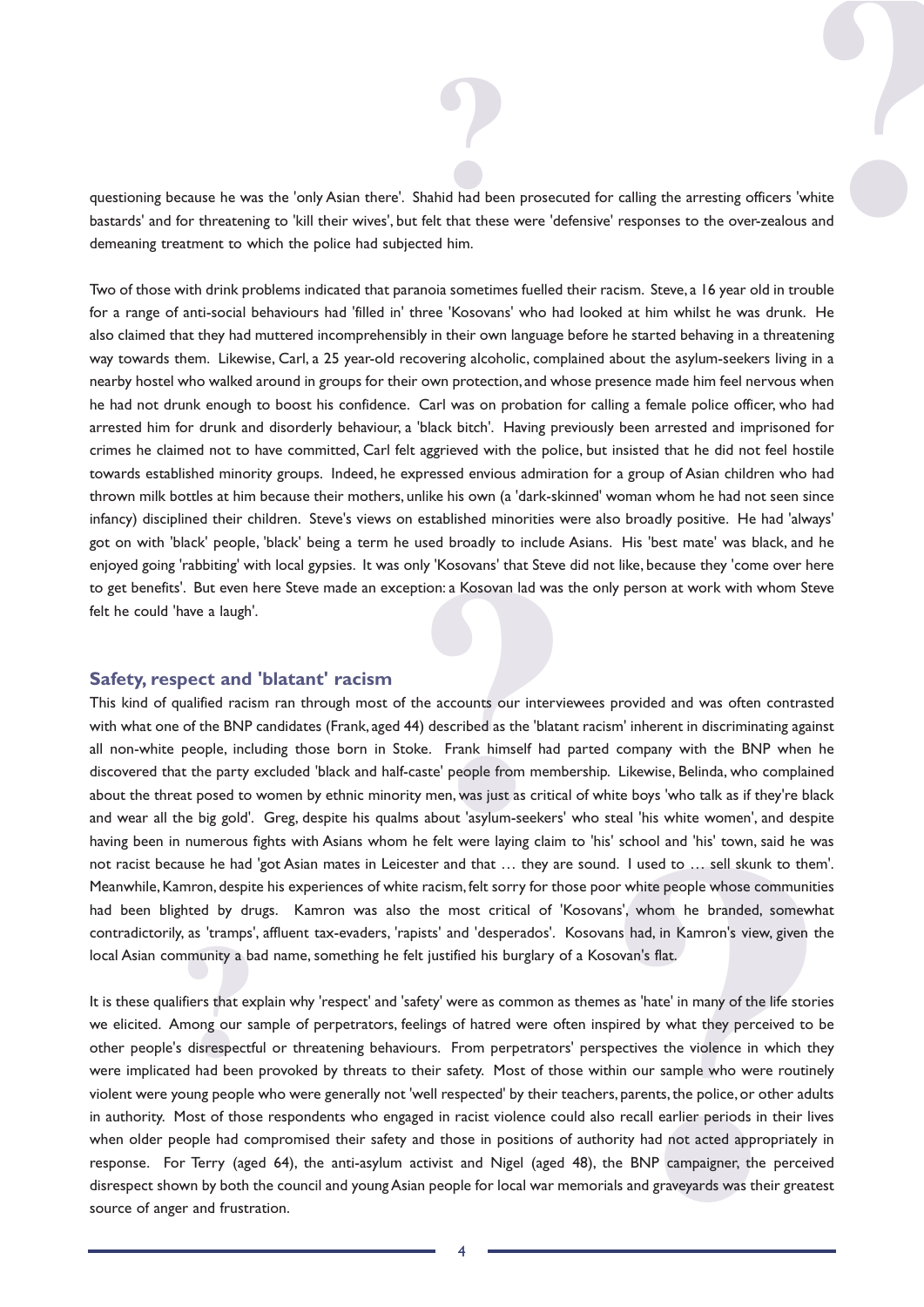#### **The Community**

The aim of the focus group discussions was to explore the social context in which racially motivated violence and harassment takes place. During the course of the research we held 13 discussions involving a total of 86 people from 'naturally occurring' groups in and around Stoke-on-Trent. Groups included members of a residents' association, a group of young offenders, users of youth clubs, a working men's club, and a day centre. Well over half of our respondents had lived in the area all their lives. Only 32 of our 86 participants were in either full- or part-time work. Although we organised two discussions with groups of people actively involved in working against racism and two made up entirely of people from black and minority ethnic backgrounds, the main focus of this report is on the nine discussions held with ordinary members of the white population.The wider issues raised by the four remaining focus groups will be discussed in subsequent publications.

#### **Life in Stoke-on-Trent and North Staffordshire**

Participants in our focus groups offered an overwhelmingly negative assessment of life in Stoke-on-Trent and the surrounding area. Younger people dismissed it as a 'shithole', a 'dump', 'crap'. Their elders compared Stoke-on-Trent today unfavourably with the city they had grown up in, though many paid tribute to the enduring friendliness of its people and could not contemplate living anywhere else. Major industries - pottery, coal, steel and large-scale manufacturing - had closed, to be replaced by call centres, distribution hubs and retail. Skilled, relatively well-paid jobs had been lost, and stable, self-sustaining communities broken up. Mining villages and vibrant commercial centres full of hard-working, respectable people had been reduced to wastelands. At the mercy of 'absentee landlords' and uncaring housing providers, such places had become 'dumping grounds' for 'foreigners' and 'riff-raff'. Parts of the city had come to resemble a 'war zone', 'Beirut', 'Africa' or 'Bombay'.

For most older people, evidence of a decline in social discipline was everywhere. Children respected no-one, while parents and police alike seemed to lack either the will or the capacity to do anything to control them. Drugs were ubiquitous, and binge-drinking and violence the apparently inevitable by-products of the burgeoning night-time economy of a hitherto tranquil market town like Newcastle-under-Lyme. By turns self-serving, uncaring, and incapable of delivering adequate and affordable public services, national and local politicians were distrusted by people of all ages. Local councillors were accused of being out of touch with their constituents, favouring certain areas and allowing Stokeon-Trent to fall far behind other cities. Indeed, for some older respondents, Stoke-on-Trent did not exist as a city at all: invisible to outsiders and divided against itself by historic rivalries, Stoke-on-Trent had more in common with the northern mill towns than larger, more dynamic cities like Manchester and Birmingham.

#### **Identity: 'us' and 'them'**

Young and old alike associated industrial decline and social change with the presence of people they saw as outsiders, sometimes from elsewhere in the city or other parts of Britain, but most frequently from southern and eastern Europe, the Middle East, south Asia and Africa. People loosely described as 'foreigners' or 'immigrants' were widely perceived as both symptom and cause of Stoke-on-Trent's current malaise: evidence of the decline of 'community' in previously homogenous working class neighbourhoods and responsible for much of the crime, disorder and drug abuse that affected the quality of 'Potteries people's' lives.

Although almost all participants made exceptions for particular individuals or groups, our discussions generally proceeded on the basis of a more or less straightforward distinction between 'us' - people who belong in Britain, England, North Staffordshire and/or 'our' community - and 'them' - people who do not. Precisely who 'we' and 'they'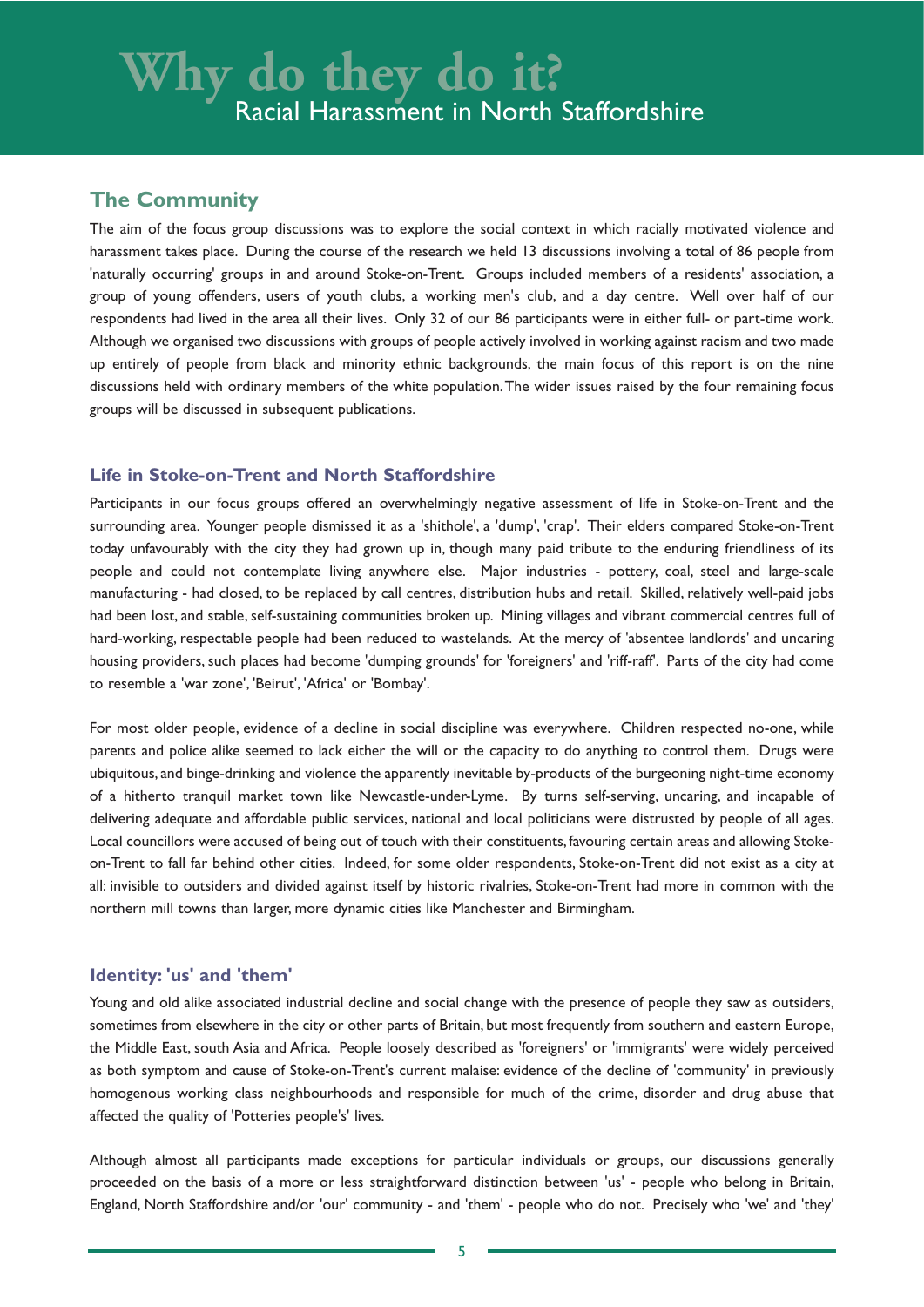cular<br>
exple<br>
exple<br>
explored<br>
also were varied from person to person and from group to group. Some felt strongly attached to particular neighbourhoods, others to Stoke or (North) Staffordshire. When it came to a sense of national identity, more people **Particular**<br>Proup to gradient saw themselves as 'English' rather than 'British', sometimes because the greater exclusivity of 'Englishness' could be used in sharpening the distinction between a native 'us' and an immigrant 'them'. A few dissenters among the older groups either claimed a 'European' identity or refused to be 'labelled' at all. The marks of belonging, of being one of 'us', also varied widely. Birthplace and ancestry were important for some; character, culture and a commitment to certain standards of 'respectable' behaviour for others. For some of the older participants, their identity was bound up with that of their city, and the ceramics for which it had been so justly famous.

Who 'they' were, and what made 'them' different, had little to do with participants' very imperfect knowledge of the law on immigration, asylum, and nationality. Birthplace, length of residence and skin colour were much less significant in people's judgements than ethnicity, 'attitude', and behaviour. 'Scousers', Londoners, 'gypsies' and 'riff raff' from other parts of Stoke could find themselves condemned along with 'foreigners' and 'immigrants', while 'niggers', 'half castes' and 'Chinks' (despite the casually offensive language used to describe them) were accepted as fundamentally 'safe' and 'sound': hard-working, respectful, and appreciative of what Britain had to offer. For many younger people, 'they', those who did not belong 'here', who had a 'bad attitude' and did not behave appropriately, were simply 'Pakis'. There was no necessary connection between 'Pakis' and Pakistan: people of Indian, Iraqi and Afghan origin could be 'Pakis' too. Only 'Kosovans' formed a distinct, but equally distrusted, alien group.

#### **Immigration and asylum: who deserves what?**

**Example 18 Algency**<br>**Property**<br>**Property**<br>**Property**<br>**Property**<br>**Property**<br> **Property**<br> **Property**<br> **Property** Asked for their views about the way in which immigration and asylum were being dealt with by the government, focus group participants rarely paused to distinguish between asylum seekers, refugees, and other newcomers to Britain. People in the younger groups competed with each other to suggest the most lethal solution to immigration. Some fantasised about killing would-be migrants themselves. On reflection, many of them expressed similar views to their elders: the government should come clean about the scale of 'the problem' (no-one doubted that immigration was a problem, and everyone thought that politicians were not doing enough to tackle it); claims of persecution should be more thoroughly investigated; many more migrants should be 'sent back' to where they came from; and access to benefits, housing and healthcare should be restricted to dispel the 'soft touch' image that attracts people to Britain in the first place. The crucial question for most participants was one of 'who deserves what?' 'Genuine' asylum seekers fleeing persecution, well-qualified English-speaking professionals with valuable skills, people prepared to live by 'our' rules, speak 'our' language and work hard to make new lives for themselves all deserved to be allowed into Britain; illegal entrants, 'scroungers', terrorists, disease carriers, people who refuse to 'integrate', and 'bogus' asylum seekers did not.

#### **Victimisation, entitlement and disrespect**

problem, and everyone thought that politicians were not doing enough to tackle it); claims of persecution should<br>none thoroughly investigated; many more migrants should be 'sent back' co where they came from; and access<br>th Participants' attitudes towards North Staffordshire as a multi-ethnic, multi-cultural 'community' were informed by (often limited) personal experiences of interacting with people from different backgrounds and from accounts gleaned from family, friends and the media. Several young people gave first-hand accounts of adversarial, sometimes violent, encounters. Though the stories that emerged were rarely unambiguous, the tellers were inclined to see themselves as the innocent victims of abusive, threatening or aggressive behaviour by others routinely identified as 'Pakis' or 'Asians'. Two older participants talked in similar terms about incidents in which members of their immediate families had been involved in violent confrontations with people they initially identified as 'Pakis'. Common to all of these stories was the feeling that the police and the criminal justice system were biased against 'us' white people, indifferent to 'our' victimisation and obsessed with uncovering and punishing 'our' racism.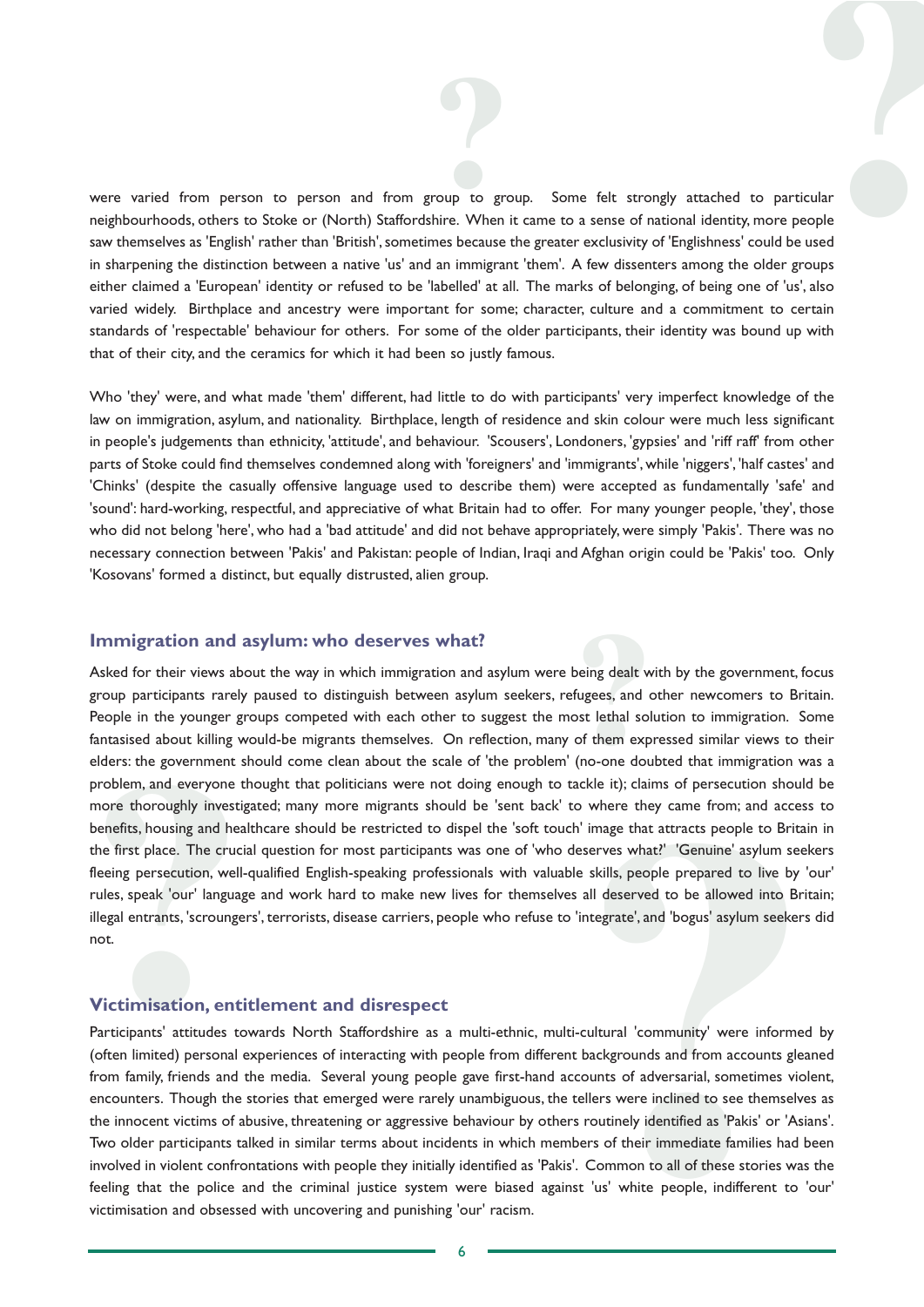The health service, the benefits system and local agencies responsible for providing social housing had also been coerced into favouring 'them' as the only means of avoiding accusations of racism. While pensioners, ex-servicemen and hard-working mothers providing for their children on meagre salaries struggled to survive, lazy, good-for-nothing 'Asians' and 'asylum seekers' were given new homes and money for cars, driving lessons, designer clothes and mobile phones. To some extent at least, all our discussions were pervaded by participants' sense of injustice, of being the helpless victims of policies crafted by a distant, liberal, 'politically correct' elite and administered by public servants in thrall to vociferous minority interests and terrified of being accused of racism.

Connected to this was the equally common feeling that 'they' - migrants and ethnic minorities - lacked respect for 'us', 'our' country, 'our' rules and 'our' way of life. In part this was simply a matter of numbers: Britain and Stoke-on-Trent were being 'overrun', 'saturated', 'swamped' by the combined effects of mass immigration and unrestrained reproduction. Apart from being a constant, insubordinate and intimidating presence on the streets, a terrorist minority of 'them' presented a much more profound threat to the nation's security personified, for some, in the menacing media presence of Abu Hamza and reflected in the paranoid fantasy of a 'Paki' suicide bomber attacking the Potteries Shopping Centre. Instead of integrating and adapting to 'our' way of life, 'theirs' was being forced on 'us': 'our' children were 'taught Muslim in school'; 'they' thought they could treat women, including 'white girls', as 'second class citizens'; 'they' chose not to adhere to 'our' standards of public hygiene;'they' maintained 'their' own impenetrable cultural traditions, and could speak in their own incomprehensible languages, while 'our' culture and 'our' language was there for everyone to understand but none to celebrate. Most humiliating of all perhaps was the feeling that some of 'them' were, or could rapidly become, better-educated, wealthier and more respected than most of 'us'.

Many of these responses to the presence of people with different cultural traditions were evident in participants' reactions to the raising of the Union Jack on a flagpole in Cobridge Park in 2001 and a more recent controversy surrounding the visibility of religious symbols at a local crematorium. When we asked participants for their views on a newspaper story about 'asylum seekers' being recruited to work as doctors in the NHS everyone agreed that steps should be taken to ensure that recruits were properly qualified and could speak good English. With these provisos, the majority of participants were happy to see 'deserving' individuals with scarce professional skills helping to resolve a crisis of resources in the NHS caused, at least in some eyes, by the need to treat other 'undeserving' migrants. Some of the younger women were concerned that male doctors might pose a sexual threat, while two male teenagers speculated wildly about the possibility of a racist 'Paki doctor' deliberately failing to diagnose fatal illnesses in white patients. Others assumed that, because an individual doctor had a poor command of English, or did not conform to what participants thought were the highest standards of clinical practice, this was automatically true of all minority ethnic practitioners. A final cause for concern - again among the younger participants - was that, by working or being trained as doctors, asylum seekers would gain an unfair advantage over people like 'us'.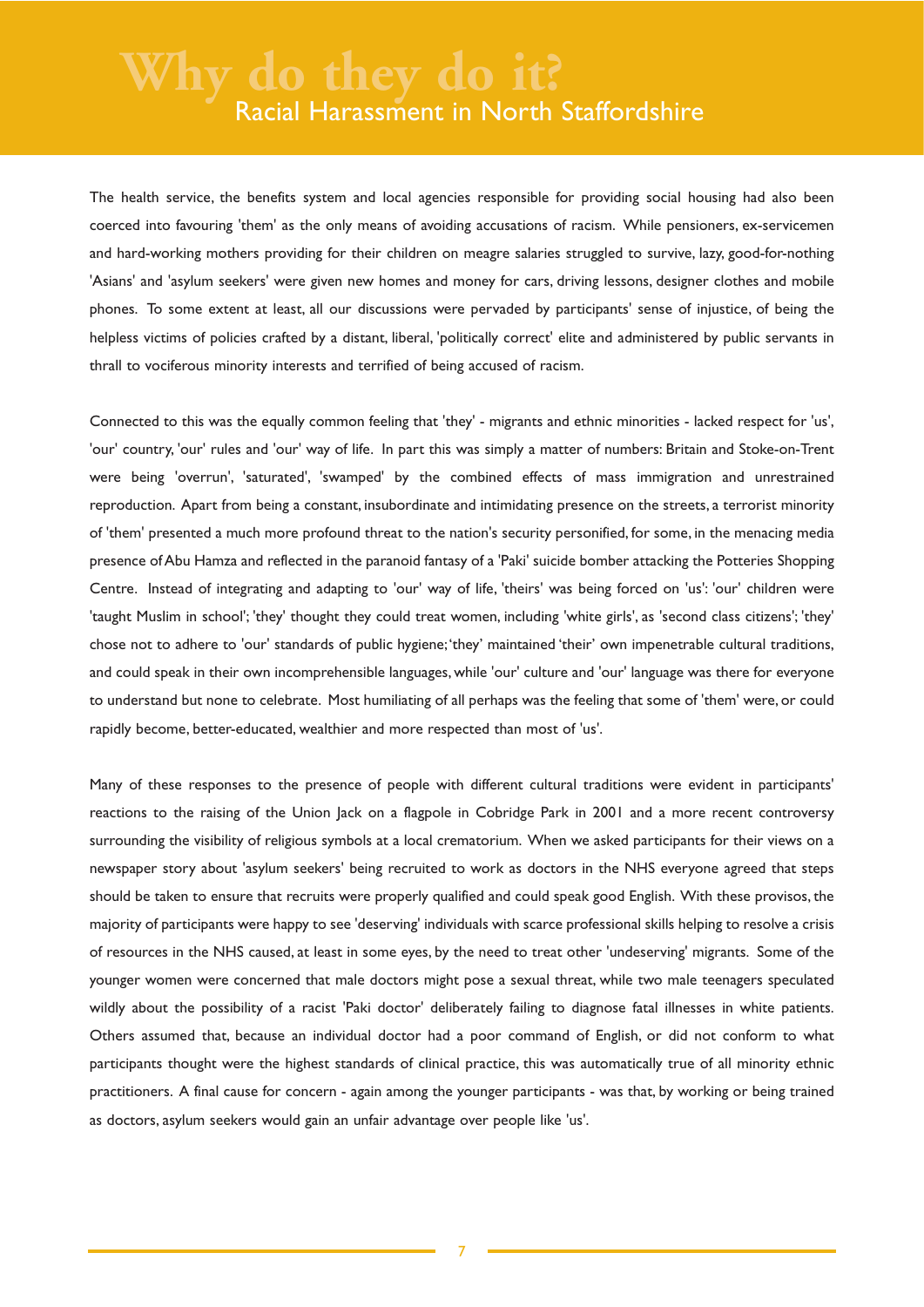

#### **The BNP and the politics of 'race' and ' racism'**

**8**<br>**from**<br>that<br>er 14 Reactions to the British National Party (BNP), both spontaneous and prompted by the researchers, ranged from outright condemnation to enthusiastic expressions of support. Six people at both ends of the age distribution said that they had either voted BNP in the past or would do so in the future; a seventh was a local party activist. Another 14 participants, including one young man who seemed keener on the National Front, expressed varying degrees of sympathy for what they understood the BNP's policies to be on key issues such as immigration, asylum, 'race' and the benefits system. Two young women were wary of the BNP because of what their parents had told them about the organisation's reputation for violence. Rather surprisingly, given the party's high profile in Stoke-on-Trent, two other participants - a teenage girl and a woman in her fifties - claimed never to have heard of the BNP.

**?** Asked to account for its popularity in the city, participants saw support for the BNP as reflecting so<mark>m</mark>ething more than a defiant act of protest against the local dominance of Labour and a more fundamental disillusionment with politics and politicians. Thus the BNP was seen as benefiting from the city's economic decline, the Party's commitment to reforming the welfare system along Thatcherite lines and the hard work put in on behalf of local people by other councillors independent of the major political parties. However, there was little doubt in most participants' minds that the main appeal of the BNP lay in its opposition to immigration, asylum and multiculturalism; its sturdy defence of British culture; its 'honesty' in saying out loud what so many people - cowed by 'political correctness' and fearful of being condemned as bigots - really believed about 'race', 'racism' and the discrimination faced by white Britons in their own country. According to the binary logic of racial politics, a vote for the BNP was most clearly intelligible as a vote for 'us', and against 'them'.

#### **Reading racist violence: 'Brothers jailed for race attacks'**

Participants' views on racially motivated violence were canvassed by asking them to react to a story in the local newspaper about three white brothers who had been sent to prison for attacking a 'black student' and a '50 year-old Turkish man' after a night out in Newcastle. Insofar as the story could be taken at face value, the majority of participants thought that the three brothers - two of whom had been sentenced to four years, the other to 18 months - had got no more than they deserved. Indeed, some older participants thought that the brothers had got off far too lightly and saw the sentences as further evidence of the malign influence of politically correct 'do-gooders' on the criminal justice system.

**Example 19** and the three brothers are the streamented by the method in the majority of paramentaria and a face value, the majority of parament and a face value, the majority of parament and a face value, the majority of Apart from condemning the attacks as reported, participants also sought to reinterpret them either as having been provoked in some way or as having little or nothing to do with 'race'. The most streetwise group of young people thought that the victims must have said or done something to provoke the violence - even a look from the Turkish man would have sufficed if, as they suspected, the brothers had been drinking. They and others also wondered whether the brothers might have objected to the student having a white girlfriend. For many older people the incidents were unexceptional, the kind of thing that happened most nights in the centre of Newcastle, and further evidence of the worrying effects of alcoholic excess and the impulsivity of youth rather than any deep-seated racial antagonism. That the brothers had been convicted and punished at all, and the story reported so prominently in the local newspaper, was interpreted as yet another example of institutionalised bias against white people on the part of the criminal justice system and the media.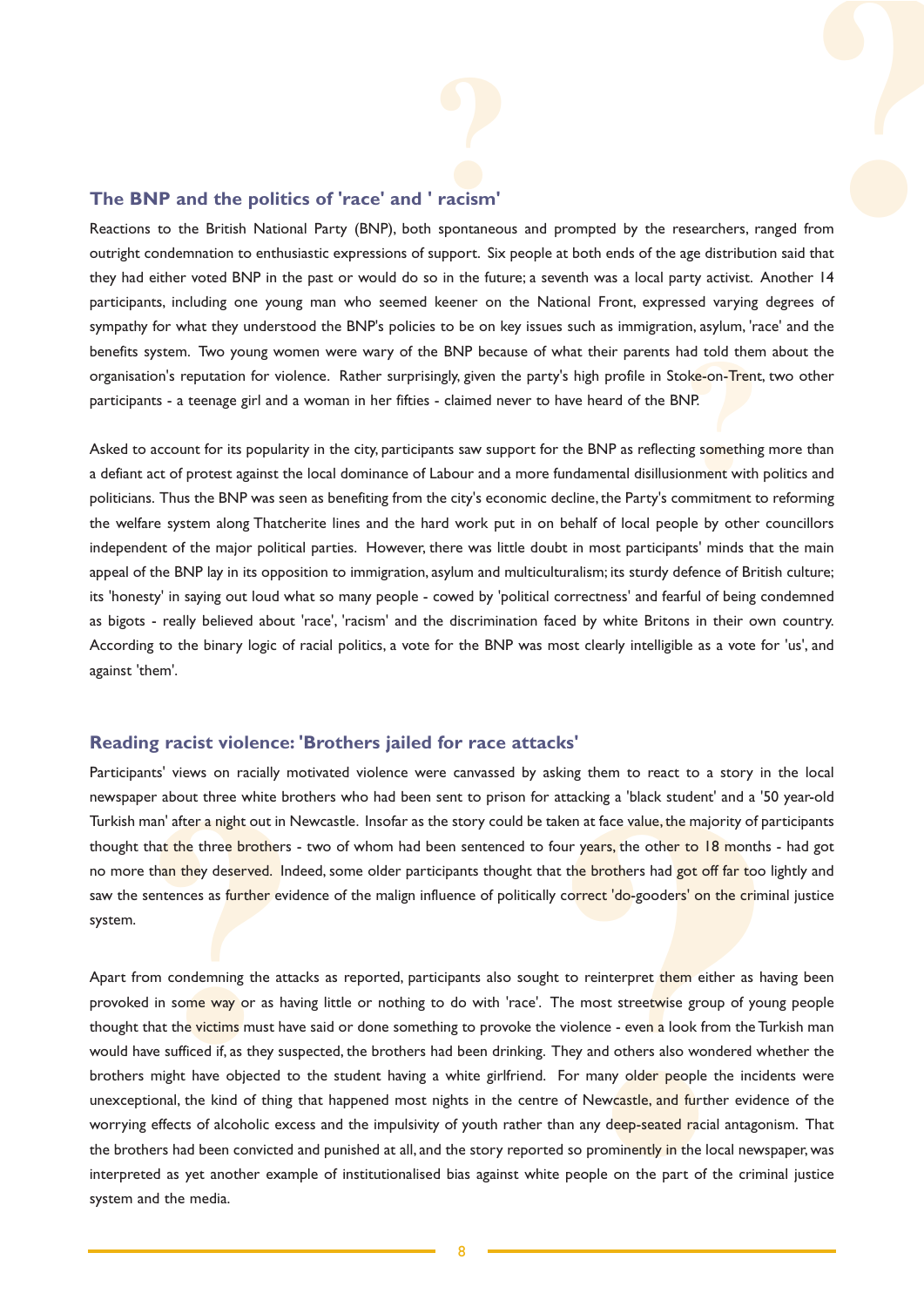#### **Conclusion**

Why do they do it? To answer this question it is essential, firstly, to pay careful attention to individual biographies and, secondly, to read perpetrators' life stories, and the behaviours that led to them being identified as 'perpetrators', in the context of a broad understanding of the communities in which racist incidents occur. We begin with the relatively straightforward, but nonetheless unsettling, idea that the attitudes of our sample of perpetrators were very similar to those of our focus group participants. Thinking and talking in terms of 'us' and 'them', of people who belong and people who do not, was something that perpetrators shared with 'ordinary' people of all ages from across North Staffordshire. As we have shown, older focus group participants shared an obvious sense of loss; industries, jobs, communities, a whole way of life had gone, never to return. Though they had never known the good times (real or imagined), younger people were living with the consequences of deindustrialisation. Almost everyone - old, young or middle-aged, men and women - felt that the present was unsettling and the future uncertain. Few of them would have been happy to be described as 'racists' - on the contrary, many saw themselves as victims of discrimination - yet almost all of them associated immigration and the descendants of immigrants with everything that was wrong with their lives - from crime to unemployment, inadequate healthcare to sub-standard housing. The presence of still relatively small but increasing, and increasingly diverse, migrant and minority ethnic populations was seen as both an emblem of the Stoke-on-Trent's decline, and an uncomfortable reminder of their own inability to 'have a nice home and a nice life'.

Most, but not all, of our sample of perpetrators had very similar views. But this is not to say that all of those with such views were hardened race-haters committed to attacking or harassing people from other ethnic groups. The overwhelming majority were not. What their life stories did reveal were patterns of severe, occasionally extreme, material and emotional deprivation combined with, or compounded by, histories of other kinds of offending behaviour, criminalisation, domestic violence, mental illness, and the abuse of drugs and alcohol. Although they could be, in certain circumstances and towards certain groups of people, dangerous and intimidating, the typically young, poor, emotionally damaged and socially marginal sub-group of perpetrators who had actually been convicted of one or more racially aggravated offences were not an extraordinary group of offenders. Including three young people from minority ethnic backgrounds, they were, rather, a familiar cross-section of those routinely arrested by the police and sentenced before the courts. Living in communities where so many of 'our' misfortunes are blamed on a few of 'them', and where 'their' perceived lack of respect for 'us' is matched by the indifference (or worse) of national and local political elites, it is hardly surprising that some of North Staffordshire's most severely disadvantaged and vulnerable residents feel justified - in some cases compelled - to project their feelings of shame, envy, and disgust on to minority groups. The currency that anti-immigrant sentiment has gained as a result of populist electioneering, both locally and nationally, has probably made it more, rather than less, socially acceptable for those struggling with volatile emotions to project them, often aggressively, sometimes violently, onto migrant and minority ethnic groups.

Centre for Criminological Research Keele University June 2005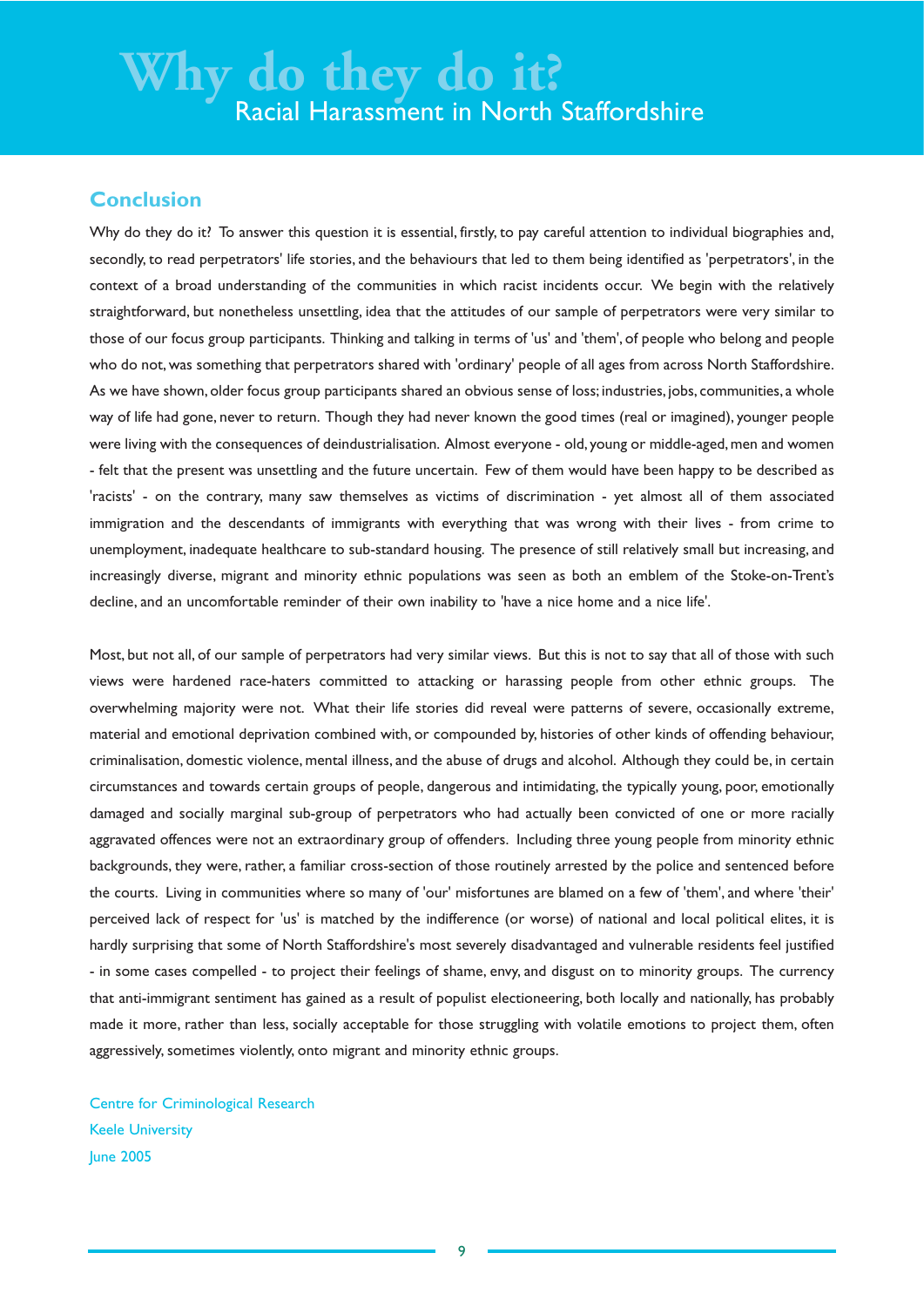#### **Further Information**

This document can be downloaded from the following website: http://www.keele.ac.uk/depts/cr/Gadd/current\_research.htm

**?**

A full report of the findings of this research project will be available on the internet from September 2005.

For further information please feel free to contact either **David Gadd (email: d.r.gadd@keele.ac.uk)** or **Bill Dixon (email: w.j.dixon@keele.ac.uk)** at:The Centre for Criminological Research, Keele University, Staffs, ST5 5BG.

**?**